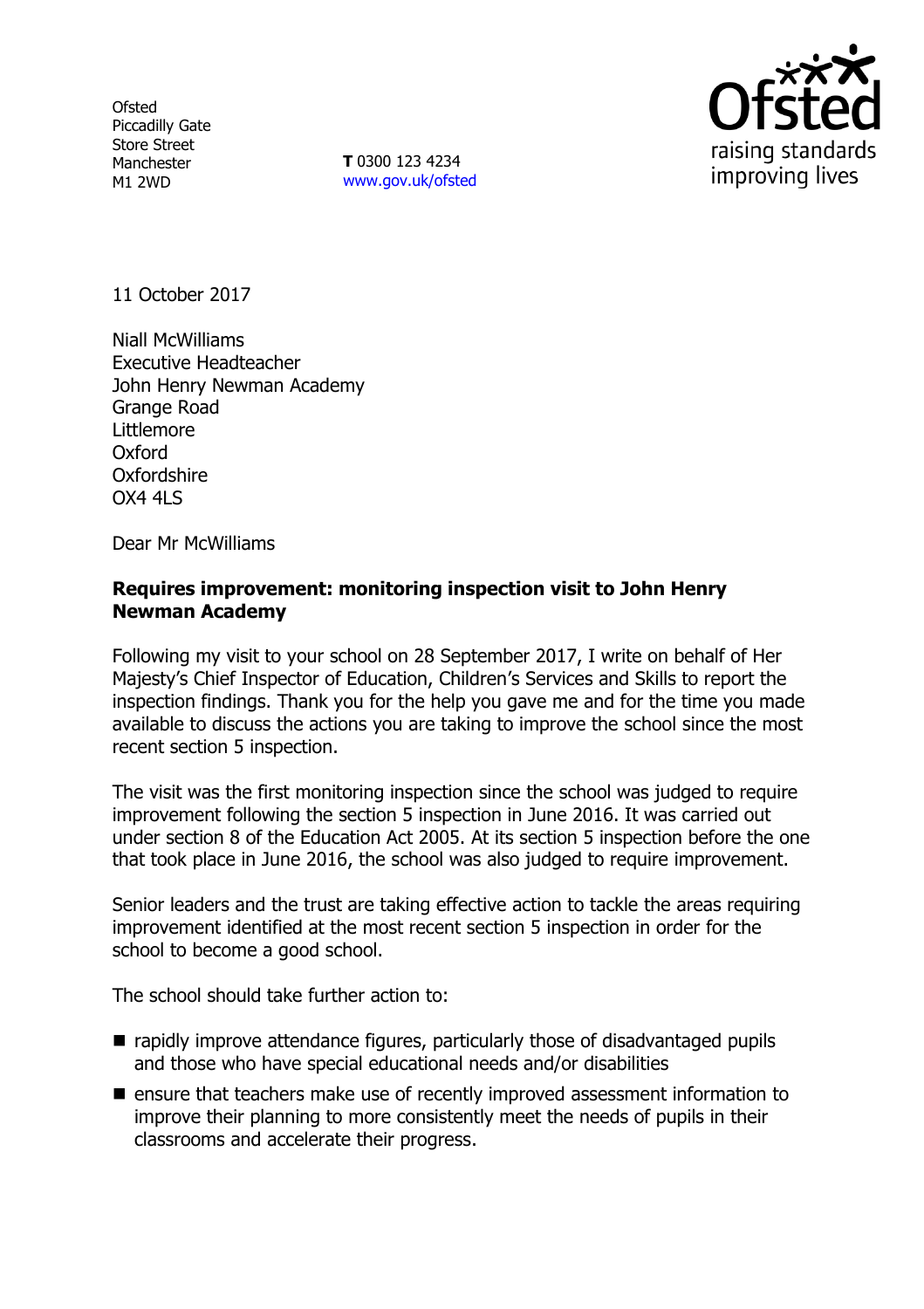

# **Evidence**

During this inspection, I met with you, the headteacher, deputy headteacher and assistant headteacher to discuss the actions taken since the last inspection. Meetings were also held with six subject leaders, the chair and two members of the local governing body, and the director and school improvement officer from the Oxford Diocesan Schools Trust (the trust). Together with senior leaders, I made short visits to lessons in Reception and key stages 1 and 2, where we examined a selection of pupils' books and teachers' assessment records. I reviewed a wide range of documents including: the single central register, the school's website, attendance records, monitoring and action planning documents, and several policies. I observed an assembly, and checked pupils' behaviour at breaktime. I also met with a small group of pupils, and met some parents informally at the beginning of the day to gather their views.

## **Context**

There has been a period of significant staffing turbulence and considerable change in the leadership of the school. Since the previous inspection, 13 teachers have left the school and eight have joined. In total, 31 members of staff have left the school and been replaced since the summer of 2016.

At the time of the last inspection several members of the local governing body, although highly experienced, were new to their roles in this school. They have ensured some consistency over the last two years and have worked hard to recruit and retain staff. After two changes of senior leadership which occurred in quick succession, you and the headteacher were appointed at Easter 2017 by the trust. Together, you have wasted no time in restructuring your senior and middle leadership team. In addition, the headteacher has introduced new assessment, monitoring and tracking systems with a clear focus on improving the quality of teaching across the school, particularly focusing on key stage 2.

### **Main findings**

The trust and local governors have worked hard to overcome significant challenges which arose following the previous inspection. Recognising the strength of the senior leadership that you offer at The Oxford Academy, the trust secured your leadership for an initial contract of two years to bring about much-needed stability and security to the school. The trust has a clear vision of possible strategies for long-term leadership arrangements to continue this stability. It is committed to working with the current leadership to ensure that these strengths are maintained.

You bring with you a wealth of experience of leading improvement in schools facing similar circumstances. This is valued by teachers and parents. The pupils comment on how things have improved since the headteacher and you have arrived. Local governors and the headteacher have worked hard to ensure that the school is now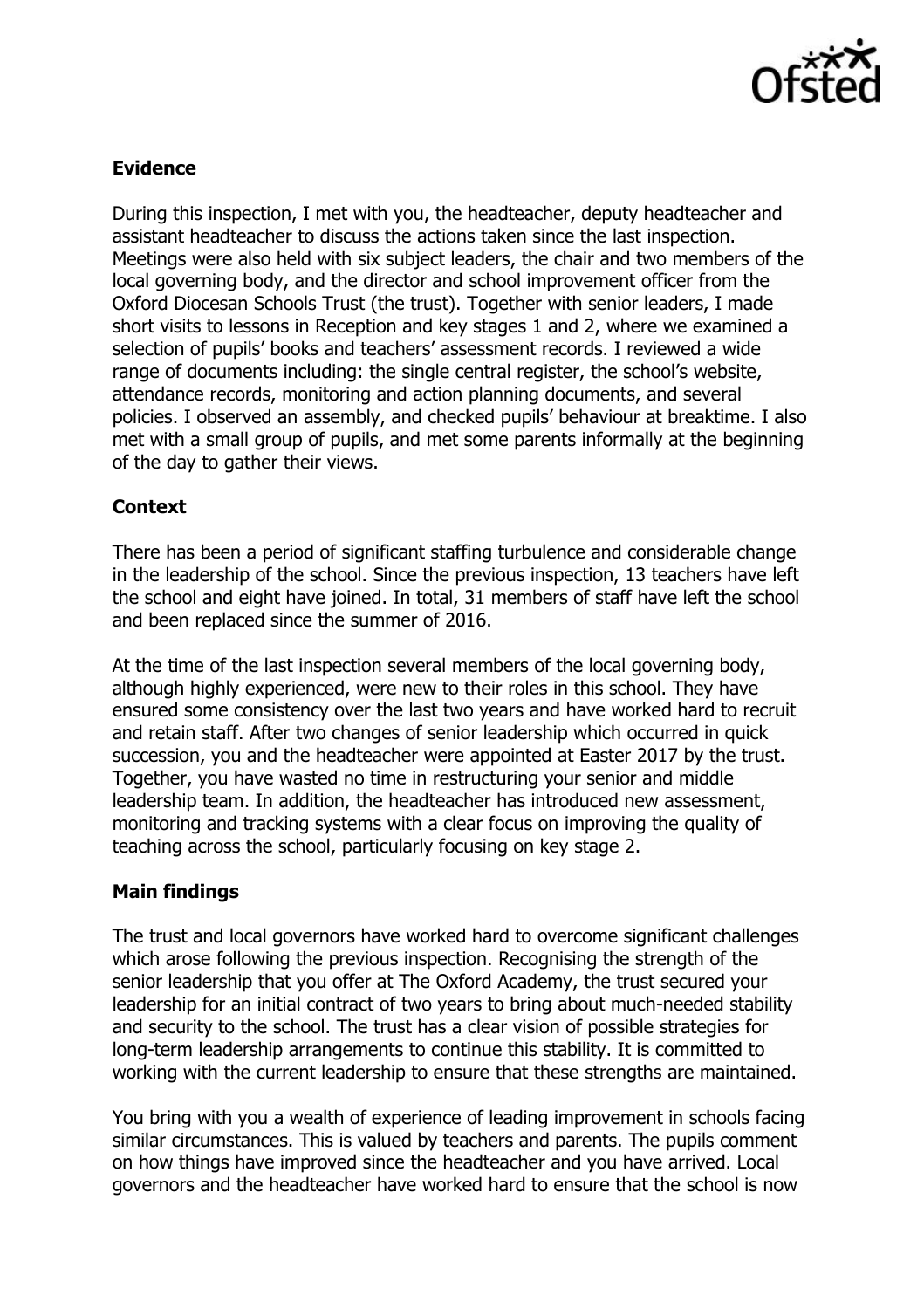

fully staffed with appropriately qualified teachers, and staff morale has greatly improved. Despite the previously high staff turnover, and a large number of leaders being new to their roles, the school is now improving. However, the pace of this improvement towards meeting the areas for improvement identified at the last inspection has been limited by this staffing turbulence and the historically weak teaching and assessment practice. Recognising this, the headteacher has worked with the trust and other local schools to introduce a package of bespoke teacher training and moderation. This has enabled you to take decisive action to restructure the school day and the teaching and assessment of mathematics and English this year. Consequently, staff are able to better understand the curriculum requirements and target their planning and teaching on meeting the needs of the pupils.

More accurate assessment systems, together with regular pupil progress meetings and clearer lines of accountability, are promoting a culture where teachers have higher expectations of what pupils can achieve. Recognising that the strongest teaching is in early years and key stage 1, the headteacher swiftly restructured teaching and monitoring systems to distribute these examples of best practice across the school. You rightly recognise that there is more work to do to ensure that all teachers have consistently high expectations, particularly in key stage 2.

Provisional key stage 2 outcomes information shows slight improvements in the proportion of pupils who attained the expected standard in reading and mathematics in 2017 compared to the previous year. Nevertheless, the progress these pupils made from their starting points was below that of 2016, and the standards achieved in 2017 are still well below national levels. Last year, the outcomes in writing fell further. However, partnership work has ensured better moderation of standards, and teachers are now more accurate in their assessment of pupils' writing skills. You and your new leadership team are aware of the urgency of continued improvements to teaching and learning and of refining monitoring systems across the school as your new termly assessment system becomes established.

My visits to classrooms with senior leaders identified how most teachers make use of the new school assessment information, introduced this term, to help plan their lessons. The headteacher and senior leaders are very aware that rapid actions are needed to ensure consistently high-quality teaching and learning across the school. These actions are needed to accelerate all pupils' progress in order to enable a greater proportion of them to achieve age-related expectations in reading, writing and mathematics.

Recognising a weakness in provision for pupils who have special educational needs and/or disabilities, leaders have acted promptly to introduce a raft of new support systems and resources. The new special educational needs coordinator has become highly motivated by her recent training and is driven to rectify this weakness. She has already improved assessment and tracking, and has introduced more appropriate provision for these pupils. Consequently, the identification and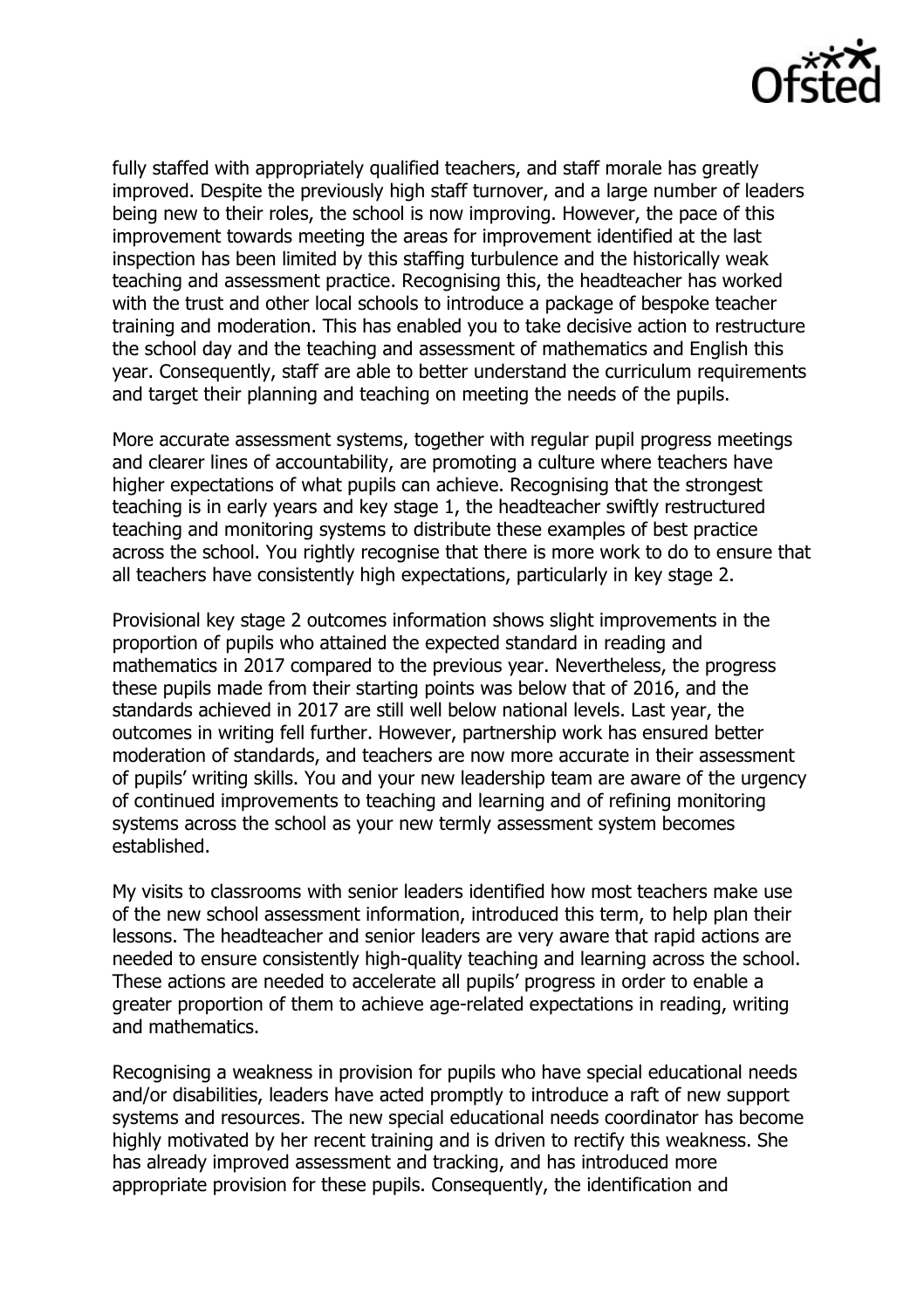

registration of pupils who have special educational needs and/or disabilities have already significantly improved. Teachers are now being provided with useful information and strategies to support individual pupils in class. Work to provide similar bespoke support for disadvantaged pupils is not as well developed and teachers are not yet routinely planning and delivering lessons to meet the needs of this group. Although not requested by the previous inspection, aware of the many changes that have occurred at the school, the new headteacher has wisely taken the decision to conduct an external review of the use of the pupil premium in order to quickly address this issue.

During our visits to lessons, we observed that nearly all teachers have adopted the school's new marking and feedback policy introduced this term. There is some variability across the school in terms of the impact this is having at this early stage on teachers' planning activities that meet the pupils' needs. However, we did see some examples of teachers' effective questioning, enabling them to refine and adapt tasks responding to pupils' misunderstanding. For example, in a Year 4 mathematics lesson, the teacher asked open and probing questions to support a group of pupils struggling with rounding numbers to the nearest 10 while others worked independently on a series of more challenging tasks. Similarly, in a Year 2 mathematics lesson, the teacher used the assessment of pupils' prior understanding to devise different activities to support some pupils who needed to catch up, while providing increased challenge to others. As a result, pupils with lower prior attainment were supported to develop their skills. The most able pupils also benefited from being challenged to use their reasoning skills to explain how they were able to work out their fractions.

You have very recently introduced new school self-evaluation and improvement planning documents. You have a new plan in place, which contains suitable actions. However, this plan is not yet a sharp enough tool for driving the rapid improvements that are needed. It does not accurately identify starting points, clarify lines of accountability or set specific milestones by which to measure the impact of your actions. This year, many subject leaders are new to their roles; some training has already occurred and further training is planned. However, these leaders need crystal-clear priorities shared in a highly focused improvement plan to enable them to effectively raise standards in the timescales required. Similarly, governors need access to more detailed planning to hold leaders to account more robustly for the progress of different groups of pupils.

In 2016, the overall attendance figure was significantly below the national average. The attendance of disadvantaged pupils and those who have special educational needs and/or disabilities was particularly low. Last year, the overall attendance figure declined from this already low figure, and the attendance of these vulnerable groups remain significantly below national figures. Leaders have systems to ensure regular liaison with home, and to involve outside agencies, where necessary, to target improvements to attendance. However, a much greater priority needs to be given by the trust and governors to promoting the value of good attendance within